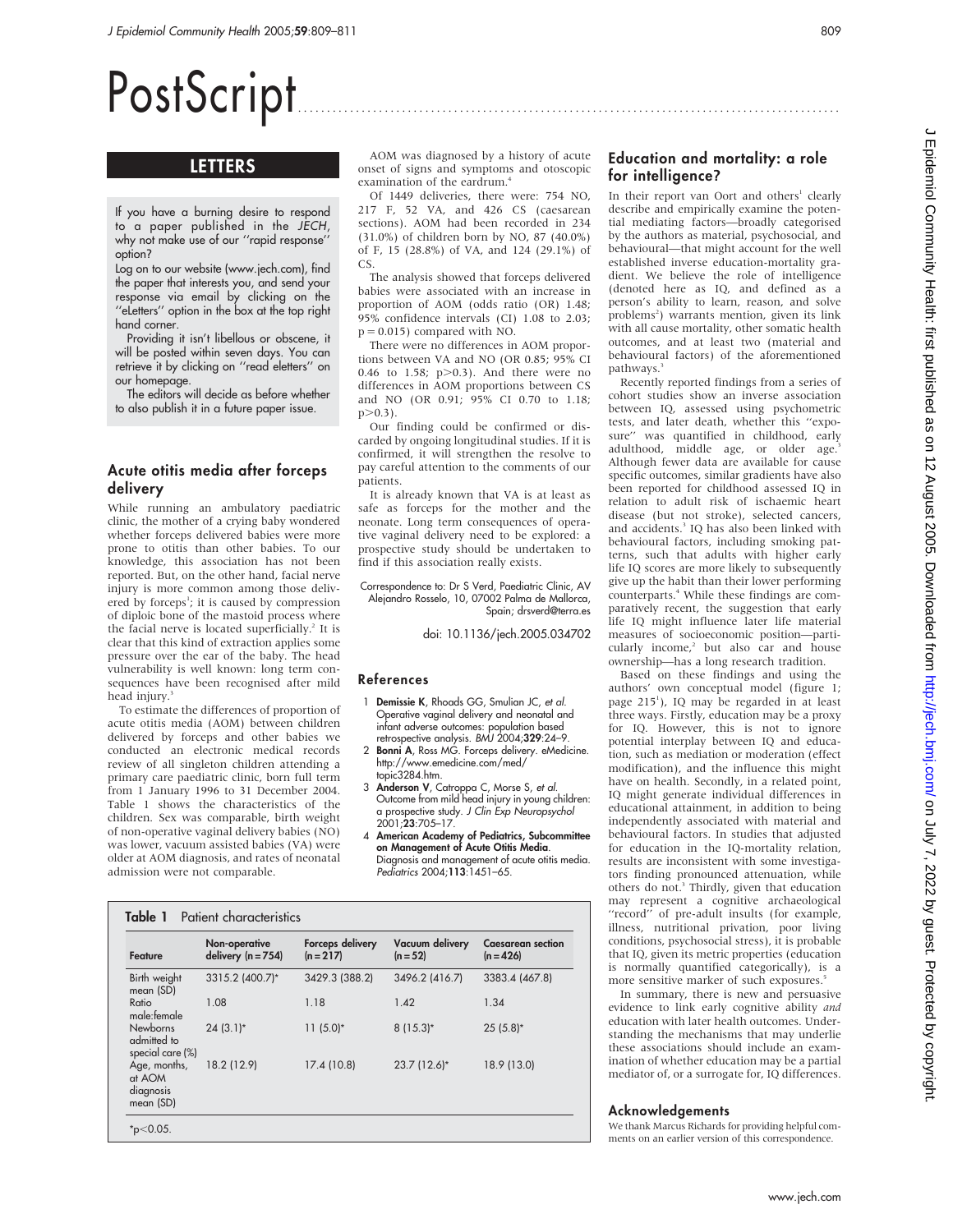G David Batty, Ian J Deary Department of Psychology, University of Edinburgh, Edinburgh, UK

MRC Social and Public Health Sciences Unit, University of Glasgow, Glasgow, UK

G David Batty

Correspondence to: Dr G D Batty, MRC Social and Public Health Sciences Unit, University of Glasgow, 4 Lilybank Gardens, Glasgow G12 8RZ, UK; david-b@msoc.mrc.gla.ac.uk

# References

- 1 van Oort FV, Van Lenthe FJ, Mackenbach JP. Material, psychosocial, and behavioural factors in the explanation of educational inequalities in mortality in the Netherlands. J Epidemiol Community Health 2005;59:214-20.
- 2 Neisser U, Boodoo G, Bouchard Jnr T, et al. Intelligence: knowns and unknowns. Am Psychol 1996;51:77–101.
- 3 Batty GD, Deary IJ. Early life intelligence and adult health. BMJ 2004;329:585–6.
- 4 Taylor MD, Hart CL, Davey Smith G, et al. Childhood mental ability and smoking cessation in adulthood: prospective observational study linking the Scottish Mental Survey 1932 and the midspan studies. J Epidemiol Community Health 2003;57:464–5.
- 5 Whalley LJ, Deary IJ. Longitudinal cohort study of childhood IQ and survival up to age 76. BMJ 2001;322:819.

# Authors' response

We appreciate the comments of Batty and Deary on our paper reporting on the explanations of educational inequalities in mortality. We agree with them that there is evidence linking early cognitive ability to later health outcomes and that inclusion of education and early life intelligence may be important for studies of health inequalities. However, the latter seems to be dependent on the purpose of the study. It was the aim of our study to contribute to the debate on the importance of different mediating factors in the causal pathway of educational inequalities in health, and to provide more guidance to policy recommendations to reduce these inequalities, and it is less clear if inclusion of early life intelligence would have contributed much to these aims.

We believe that the most appropriate position for early life intelligence in our conceptual model would be preceding educational achievement. In this position early life intelligence could contribute to the understanding of differences in educational achievement. In contrast, its contribution to the understanding of causal pathways from education to health would be limited.

Inclusion of intelligence in a study like ours would increase understanding of the "core" roots of inequalities in health and should therefore be supported. Using the same arguments as the authors did however, this can be also be said from other factors, such as birth weight, parental socioeconomic position, and neighbourhood deprivation.<sup>1</sup> These factors are also related to educational achievement, and do have mediating and interacting effects.

Finally, the connection of early life intelligence to policy recommendations is less straightforward than this is for education: recommending improvement of an individual trait as early life intelligence may be more difficult than recommending improvement of educational achievement, for example by policies that maximise the chance that children will remain at school.4

#### Floor V A van Oort, Frank J van Lenthe, Johan P Mackenbach

Department of Public Health, Erasmus MC, University Medical Centre, Rotterdam, Netherlands

Correspondence to: Dr F van Oort, Department of Public Health, Erasmus MC, University Medical Centre Rotterdam, PO BOX 1738, 3000 DR Rotterdam, Netherlands; f.vanoort@erasmusmc.nl

# References

- 1 van Lenthe FJ, Borrell LN, Costa G, et al. Neighbourhood unemployment and all cause mortality: a comparison of six countries. J Epidemiol Community Health 2005;59:231–7.
- 2 Mheen van de H, Stronks K, Bos van den J, et al. The contribution of childhood environment to the explanation of socio-economic inequalities in adult life: a retrospective study. Soc Sci Med 1997;44:13–24.
- 3 Osler M, Andersen AM, Due P, et al. Socioeconomic position in early life, birth weight, childhood cognitive function, and adult mortality. A longitudinal study of Danish men born in 1953. J Epidemiol Community Health 2003;57:681–6.
- 4 Mackenbach JP. Genetics and health inequalities: hypotheses and controversies. J Epidemiol  $Commuty$  Health 2005;59:268-73.

# Offspring sex ratios of people exposed to electromagnetic fields

Saadat<sup>1</sup> wrote that there has only been one study on the association between human offspring sex ratio (proportion male) at birth and parental exposure to electromagnetic fields (EMF). He substantiated this claim with a reference to Irgens et al.<sup>2</sup> However, I<sup>3</sup> cited six other such studies.<sup>4-9</sup> These studies, although not unanimous, cumulatively suggest that both exposed men and exposed women tend to produce significant excesses of daughters. This suggestion is not much changed by the comparatively small samples adduced by Saadat.<sup>1</sup> The point may be illustrated by considerations of standard power analysis.<sup>10</sup> Suppose that you wished to test that exposure has the effect of reducing the offspring sex ratio by, say, 10% (viz from an expected value of 0.515 to 0.465). Then, to stand 8 chances in 10 of detecting a difference at the 0.05 level (one way), you would require equal sized samples (of offspring of exposed and non-exposed subjects) each numbering 1236. The number of offspring of Saadat's<sup>1</sup> sample of exposed subjects was 110.

In my letter I cited<sup>3</sup> evidence that exposure of men to EMF is associated with fatigue, headaches, dizziness, impaired memory, nausea, loss of strength in limbs, respiratory difficulties, sleep disturbances, and reduced libido. Such reports may be dismissed as subjective. However I also cited reports that exposure to EMF was associated with reduced sperm counts in men and rats: and of reduced testosterone levels in rats. And more recently, men's exposure to radiofrequency radiation has reportedly been linked to a lowered testosterone/gonadotrophin ratio.<sup>11</sup> And there are good grounds for suspecting this hormone profile to be causally associated with low offspring sex ratios.<sup>12 13</sup> More data are urgently needed on the sexes of offspring of men and women who have been exposed to EMF.

Correspondence to: Dr William Henry James, University College London, 4 Stephenson Way, London NW1 2HE, UK; whjames@waitrose.com

#### References

- 1 Saadat M. Offspring sex ratio in men exposed to electromagnetic fields. J Epidemiol Community Health 2005;**59**:339.
- 2 Irgens A, Kruger K, Skorve AH, et al. Male proportion in offspring of parents exposed to strong static and extremely low frequency electromagnetic fields in Norway. Am J Ind Med 1997;32:557–61.
- 3 James WH. The sex ratios of offspring of people exposed to non-ionising radiation. Occup Env Med 1997;54:622–3.
- 4 **Nordstrom S**, Birke E, Gustavsson L. Reproductive hazards among workers at high voltage substations. Bioelectromagnetics 1983;4:91–101.
- 5 Knave B, Gamberale F, Birke E, et al. Long term exposure to electric fields: a cross-sectional epidemiologic investigation of occupationally exposed workers in high voltage substations. Scand J Work Environ Health 1979;5:115-25.
- 6 Mubarak AAS, Mubarak AAS. Does high voltage electricity have an effect on the sex distribution of
- offspring? *Hum Reprod* 1996;11:230–1.<br>7 **Larsen AI**, Olsen J, Svane O. Gender specific reproductive outcomes and exposure to high frequency electromagnetic radiation among physiotherapists. Scand J Work Environ Health 1991;17:324–9.
- 8 Guberan E, Campana A, Faval P, et al. Gender ratio of offspring and exposure to shortwave radiation among female physiotherapists. Scand J Work Environ Health 1994;20:345–8.
- 9 Kolodynski AA, Kolodynska VV. Motor and psychological functions of school children living in the area of the Skrunda radiolocation station in Latvia. Sci Total Environ 1996;180:87-93.
- 10 **Snedecor GW**, Cochran WG. Statistical methods. 6th ed. Ames, IA: Iowa State University Press, 1967:222.
- 11 Grajewski B, Cox C, Schrader SM, et al. Semen quality and hormone levels among radiofrequency heater operators. J Occup Environ Med 2000;42:993–1005.
- 12 James WH. Evidence that mammalian sex ratios at birth are partially controlled by parental hormone levels at the time of conception. J Theor Biol 1996;180:271–86.
- 13 James WH. Further evidence that mammalian sex ratios at birth are partially controlled by parental hormone levels around the time of conception. Hum Reprod 2004;19:1250–6.

## Author's reply

I thank Dr James for his letter. He may well be correct for the citations of the related studies and also the estimation of the sample size. However, I wish to make some comments.

Not only in my report, $\lambda$  but also in other reports<sup>2-4</sup> the sample size was much lower than that estimated by James. Among published data, the article of Guberan et  $aI^5$  was based on 1781 births (508 and 1273 births from exposed and unexposed pregnancies, respectively), which is a comparatively large sample size and it is near to the required sample size, calculated by James. Guberan et al found that there was no statistically significant difference between exposed and unexposed pregnancies for offspring sex ratio.<sup>5</sup> Irgens et al reported that offspring sex ratio of women in industries with electromagnetic fields was significantly reduced; while in men exposed to the fields the ratio did not show significant difference.<sup>6</sup> On the other hand, experimental design studies showed that when rodents (mice and rats) were exposed to electromagnetic fields, the offspring sex ratio significantly increased<sup>7</sup> or remained unchanged,<sup>8</sup> <sup>9</sup> compared with their